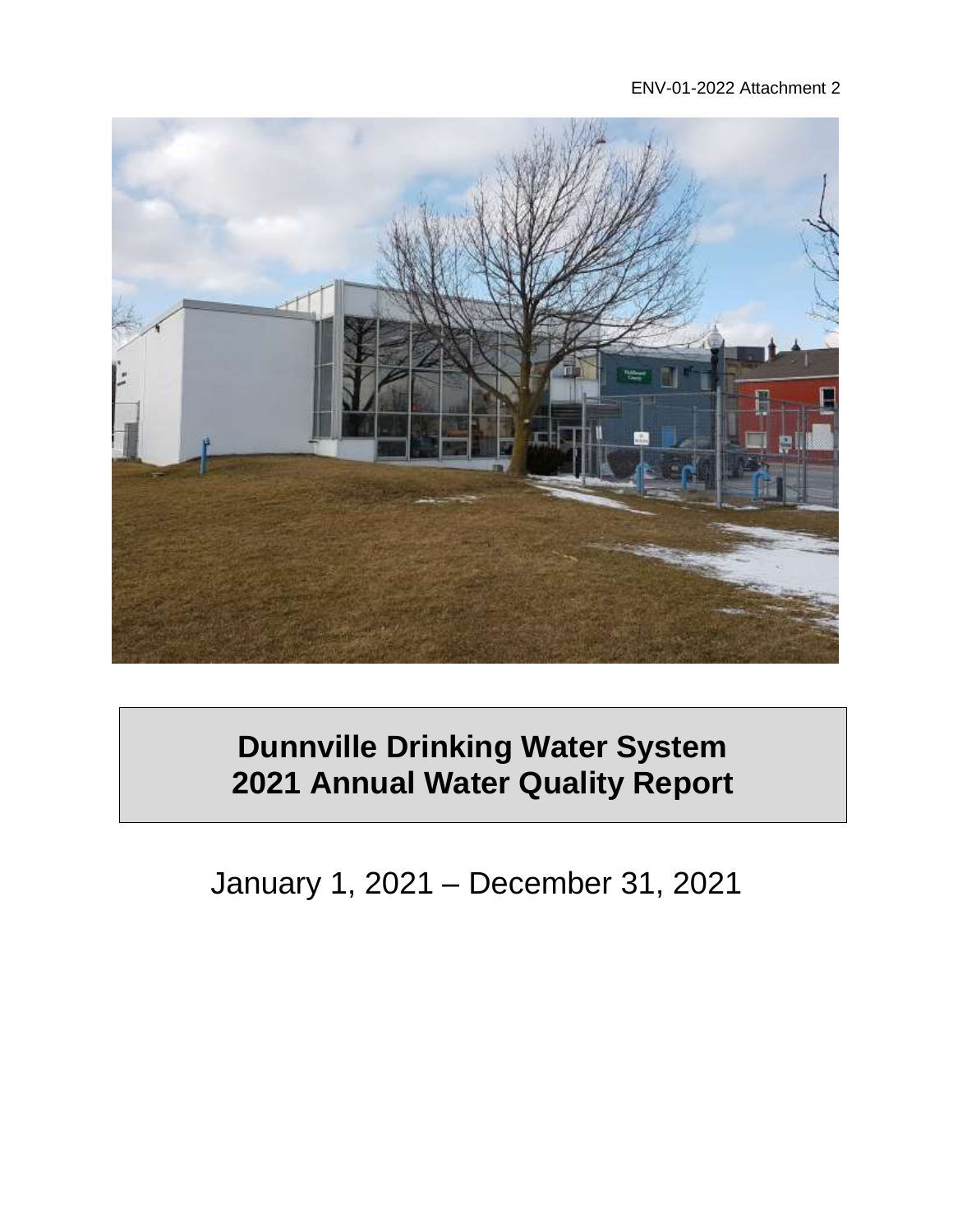### **TABLE OF CONTENTS**

| <b>QUALITY MANAGEMENT SYSTEM</b>                                                                                                                                 | $\overline{2}$ |
|------------------------------------------------------------------------------------------------------------------------------------------------------------------|----------------|
| <b>HALDIMAND COUNTY QUALITY MANAGEMENT SYSTEM SUMMARY</b>                                                                                                        |                |
| <b>DRINKING WATER SYSTEM</b>                                                                                                                                     | 4              |
| <b>DUNNVILLE DRINKING WATER SYSTEM MAP</b><br><b>DUNNVILLE DRINKING WATER SYSTEM OVERVIEW</b><br><b>EXPENDITURE INFORMATION</b><br><b>MULTI-BARRIER APPROACH</b> |                |
| <b>WATER SAMPLING</b>                                                                                                                                            | 8              |
| <b>MICROBIOLOGICAL</b><br><b>OPERATIONAL</b><br>LEAD<br><b>ORGANIC</b>                                                                                           |                |
| <b>WATER USE</b>                                                                                                                                                 | 12             |
| <b>RAW WATER</b><br><b>POTABLE WATER</b>                                                                                                                         |                |
| <b>REGULATORY COMPLIANCE</b>                                                                                                                                     | 14             |
| <b>ADVERSE WATER QUALITY INCIDENTS</b><br><b>SAFE DRINKING WATER ACT APPROVAL</b><br><b>ANNUAL DRINKING WATER INSPECTION</b>                                     |                |
| <b>REPORT AVAILABILITY</b>                                                                                                                                       | 16             |
| <b>APPENDICES</b>                                                                                                                                                | 17             |
|                                                                                                                                                                  |                |

**INORGANIC AND ORGANIC SAMPLE RESULTS MICROCYSTIN SAMPLE RESULTS**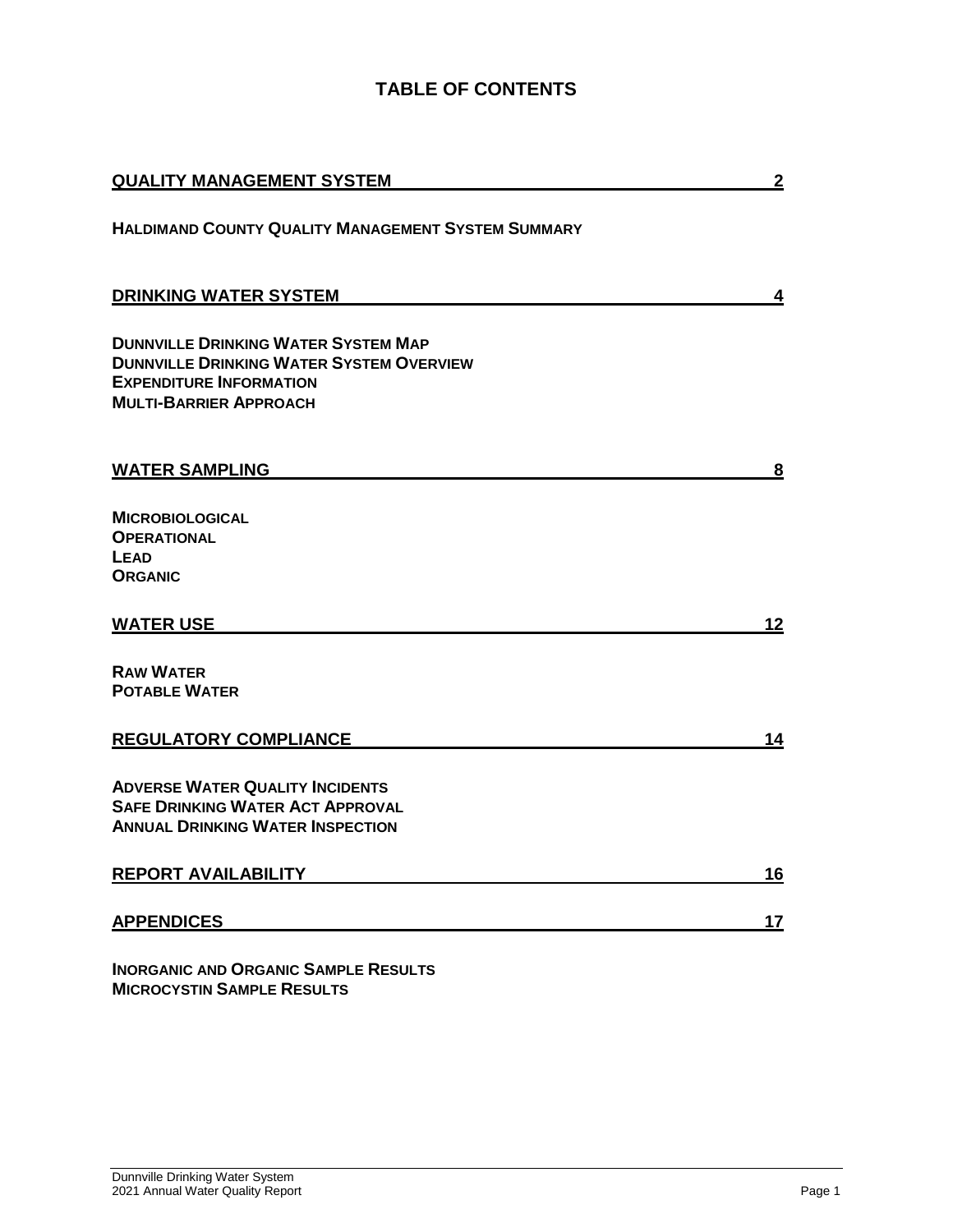# Quality Management System Policy

The purpose of The Corporation of Haldimand County's Quality Management System policies are to:

- Ensure our drinking water systems comply with all current legislation and regulatory requirements for the safe supply of drinking water;
- Ensure financial support is provided to maintain infrastructure integrity to allow safe and consistent delivery of drinking water to our water customers;
- Commit to review and update our Operational Plans as regulated by the Drinking Water Quality Management Standard in order to continually improve our Quality Management System and to communicate the results with our water customers.

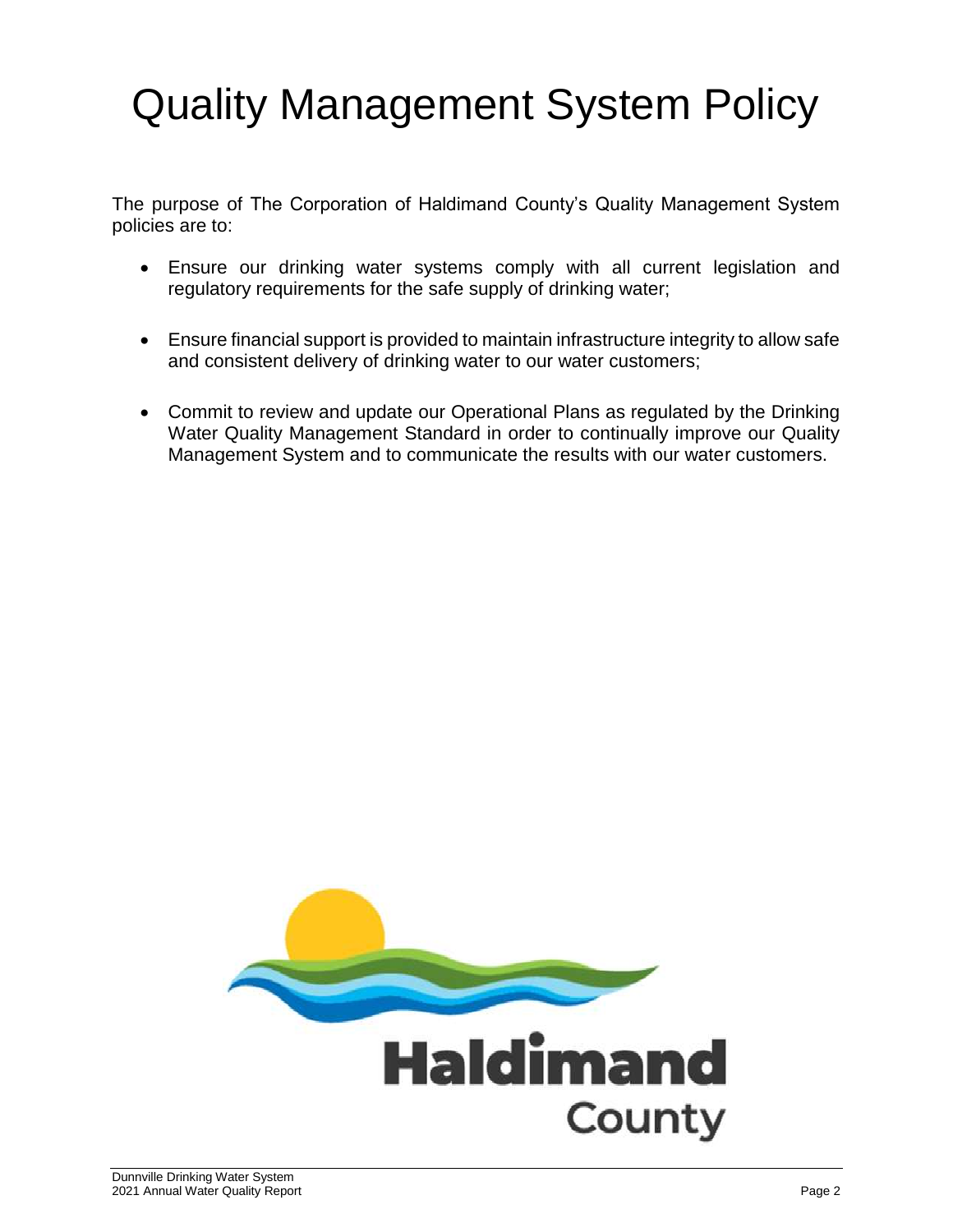### **Haldimand County Quality Management System Summary**

Haldimand County's Quality Management System (QMS) is legislated under the Drinking Water Quality Management Standard (DWQMS) through the Safe Drinking Water Act. To maintain operating authority accreditation, the Ministry of the Environment, Conservation and Parks (MECP) mandate tasks that must be completed annually. These activities include:

- Conducting an internal audit of the Quality Management System.
- Conducting a Management Review meeting.
- Participating in an external audit conducting by a third party Accreditation Body
- Updating the Quality Management System Operational Plan.
- Updating Council of the status of the County's Quality Management System.

The QMS Operational Plan was reviewed and updated in 2021, with focus on Document and Records Control (Element 5) and Continual Improvement (Element 21) all while incorporating organizational changes within the County.

Internal audits were completed with support from Water and Wastewater Operations staff and Aclaims Environmental. No non-conformities were identified as a result of the internal audit. The audit report did note four areas for opportunities for improvement.

Haldimand County must receive accreditation annually to operate the water distribution systems. Through a qualified third party auditor, the County must demonstrate that its QMS (Quality Management System) meets the requirements of the DWQMS (Drinking Water Quality Management Standard). SAI Global conducted an external audit on November 9<sup>th</sup>, 2021. The County received one minor non-conformance. This was a result of an administrative issue and corrective action was implemented immediately to resolve the issue.

Staff are required to conduct an annual Management Review meeting to evaluate the effectiveness of the QMS. Deficiencies and opportunities for improvement are identified and action items are developed to ensure follow-up. The County held their management review meeting on October 29<sup>th</sup>, 2021.

All requirements were achieved in 2021 and SAI Global have issued an accreditation certificate to Haldimand County, which allows us to continue to operate the water distribution systems.

As part of the agreement with the County and through the regulations, Ontario Clean Water Agency (OCWA) must obtain accreditation to operate the water treatment facilities on behalf of the County. November 11, 2021 OCWA obtained full scope accreditation under the requirements of DWQMS.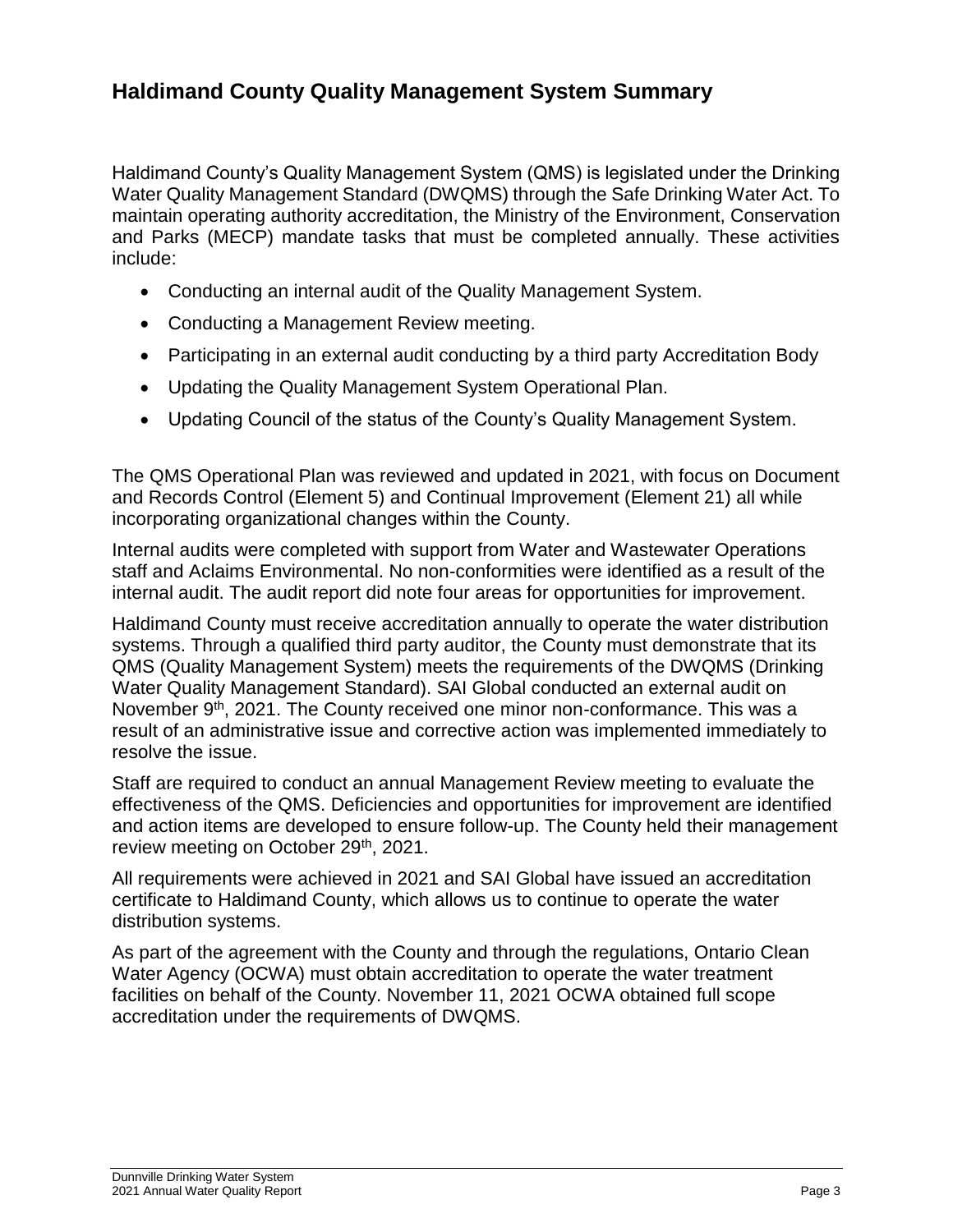# **DUNNVILLE DRINKING WATER SYSTEM**

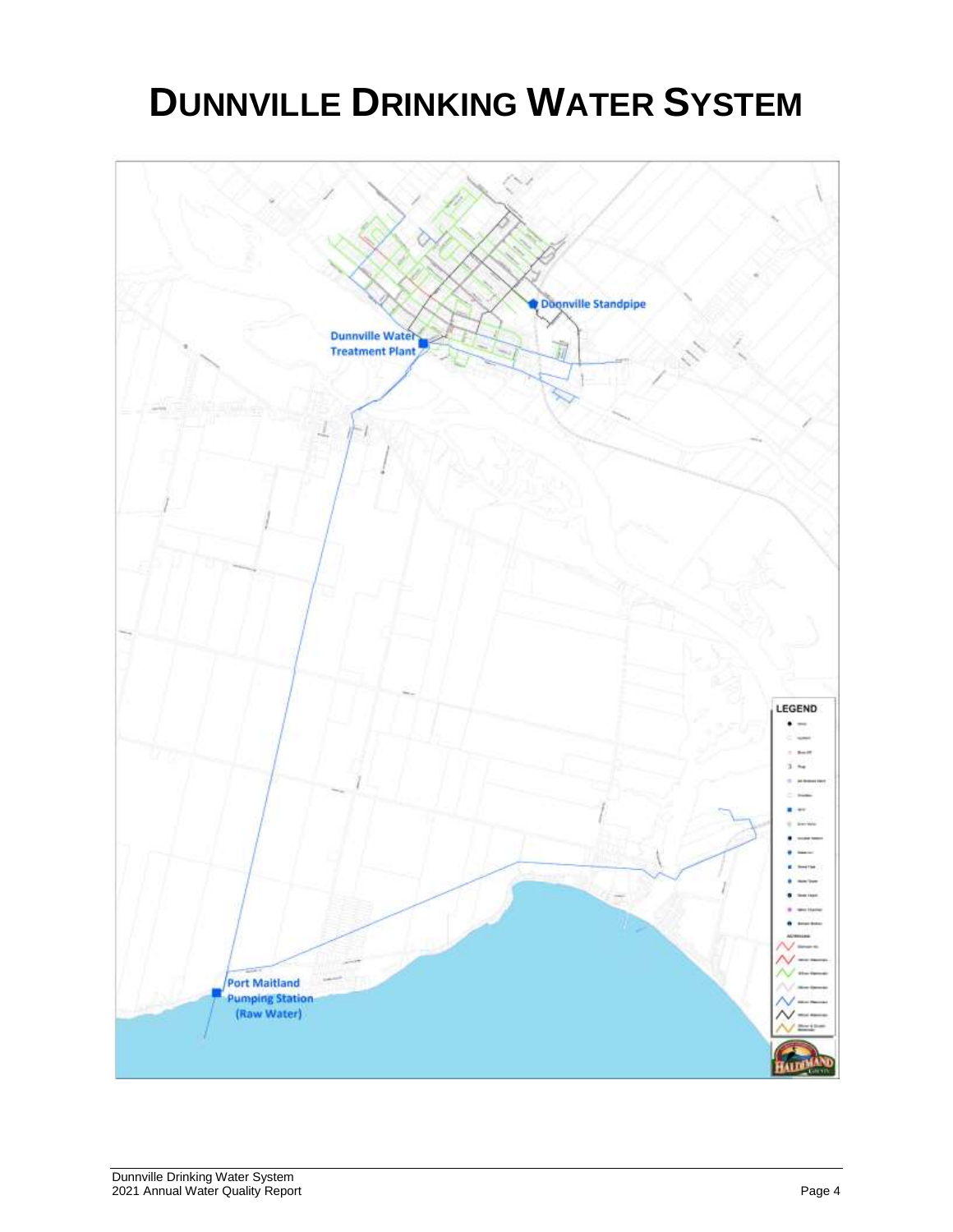### **Dunnville Drinking Water System Overview**

The Dunnville Drinking Water System's primary raw water source is Lake Erie. Raw water is drawn into the Port Maitland Low Lift Pumping Station where it can be pre-chlorinated with sodium hypochlorite for zebra mussel control. Raw water is then pumped through approximately ten kilometres of raw water transmission watermain to the Dunnville Water Treatment Plant. Raw water is also supplied to industrial users in Port Maitland.

There is also a raw water intake located in the Grand River. This raw water source has not been used to supply the treatment plant since the early 2000's, however it is available for use in an emergency situation.

The Dunnville Water Treatment Plant is a conventional water treatment plant with a rated capacity of 14,500 m<sup>3</sup>/day. A coagulant (Aluminum Sulphate was used in 2021) is injected into raw water and undergoes flash mixing. Water then flows through a series of flocculation and sedimentation tanks to five dual media filters containing sand and granular activated carbon. Following filtration, the water is disinfected with sodium hypochlorite and stored in two reservoirs. High lift pumps deliver potable water to the Dunnville Water Distribution System.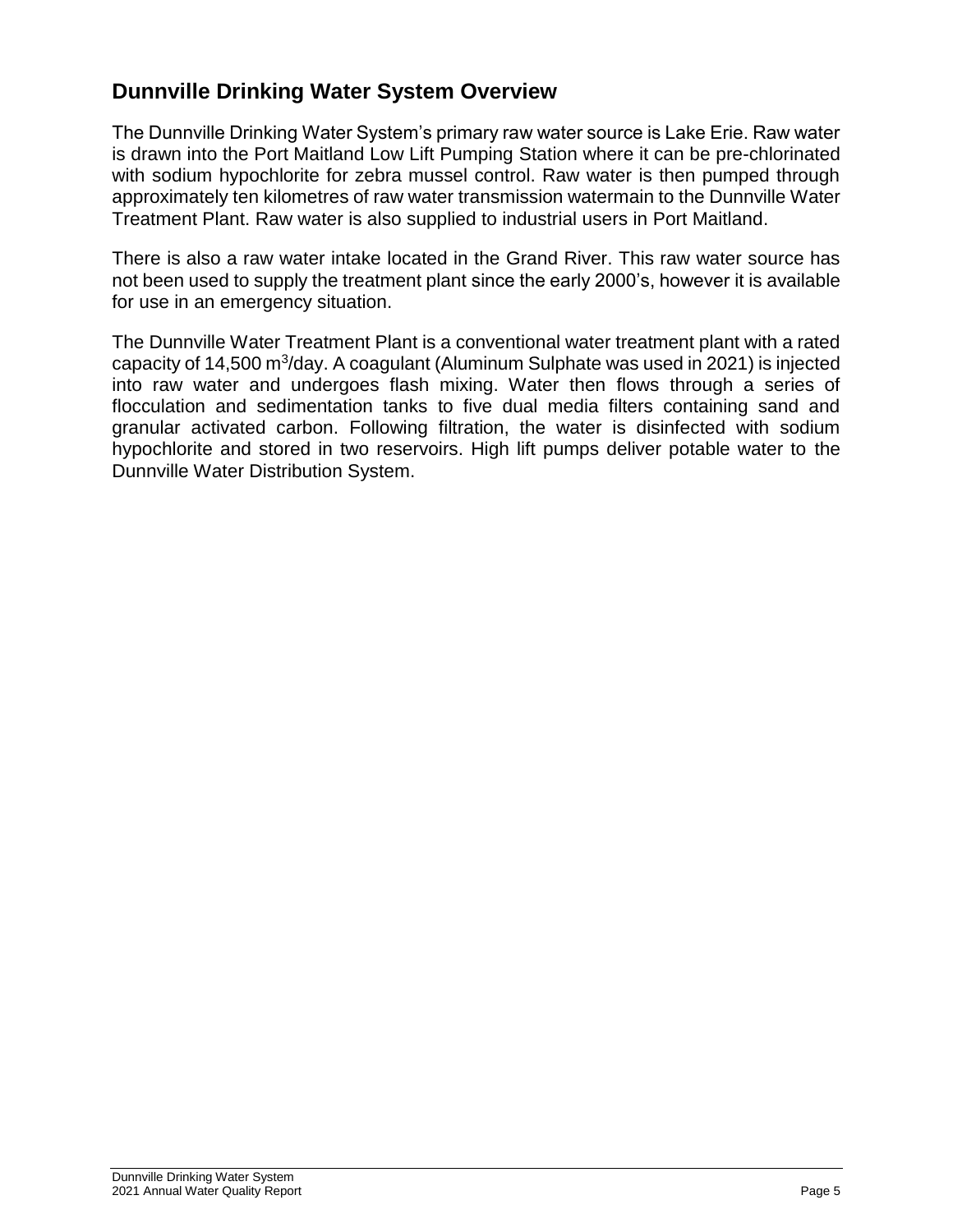

*Figure 1***: Dunnville Water Treatment Plant Schematic**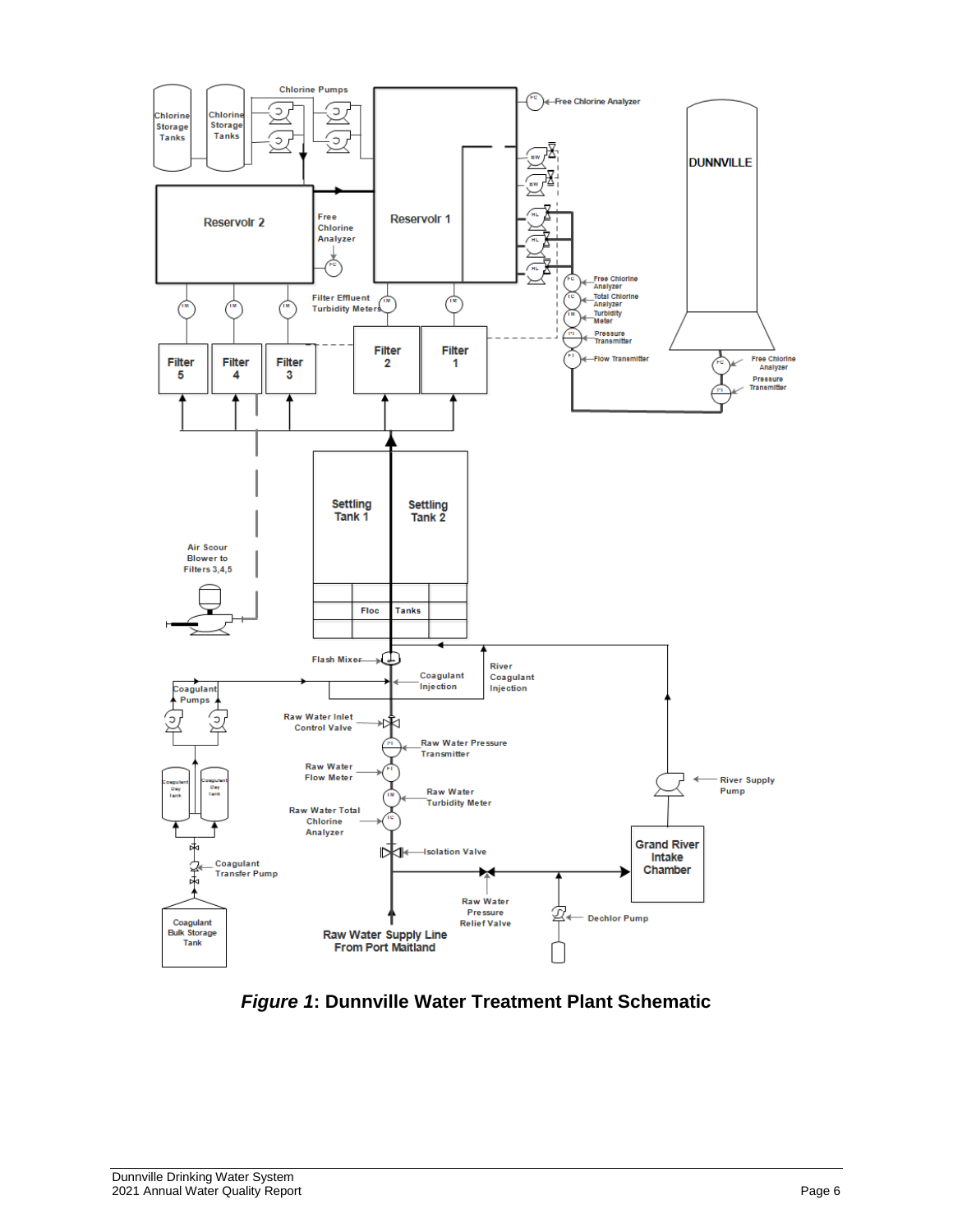The water distribution system utilizes a standpipe for storage and to maintain water pressure. A bulk water depot provides potable water to rural residents and bulk water haulers.

The distribution system infrastructure services approximately 5,759 people (2016 Census).

Ontario Clean Water Agency operates and maintains the raw water transmission mains, low lift pumping station, water treatment plant, and the standpipe. Haldimand County operates and maintains the distribution system, including the bulk water depots.

#### **Expenditure Information**

Haldimand County and its contract operators are diligent in prioritizing projects on an annual basis to eliminate unnecessary expenditures. Using the best available information at the time of this report, expenses incurred in the Dunnville Drinking Water System for 2021 are identified in Table 1. All drinking water expenditure information is not included in this report.

#### **Table 1: Dunnville Drinking Water System 2021 Expenditures**

| Dunnville Drinking Water System:                                      |             |           |
|-----------------------------------------------------------------------|-------------|-----------|
|                                                                       |             |           |
| Dunnville WTP Coagulant Static Mixer Replacement                      |             |           |
| Port Maitland Raw Water Pump Facility Installation of New Bar Screens |             |           |
| Port Maitland Wet Wells Sluice Gates Repair                           |             |           |
| Port Maitland Intake Housing Reset                                    |             |           |
|                                                                       | Total Cost: | \$212,000 |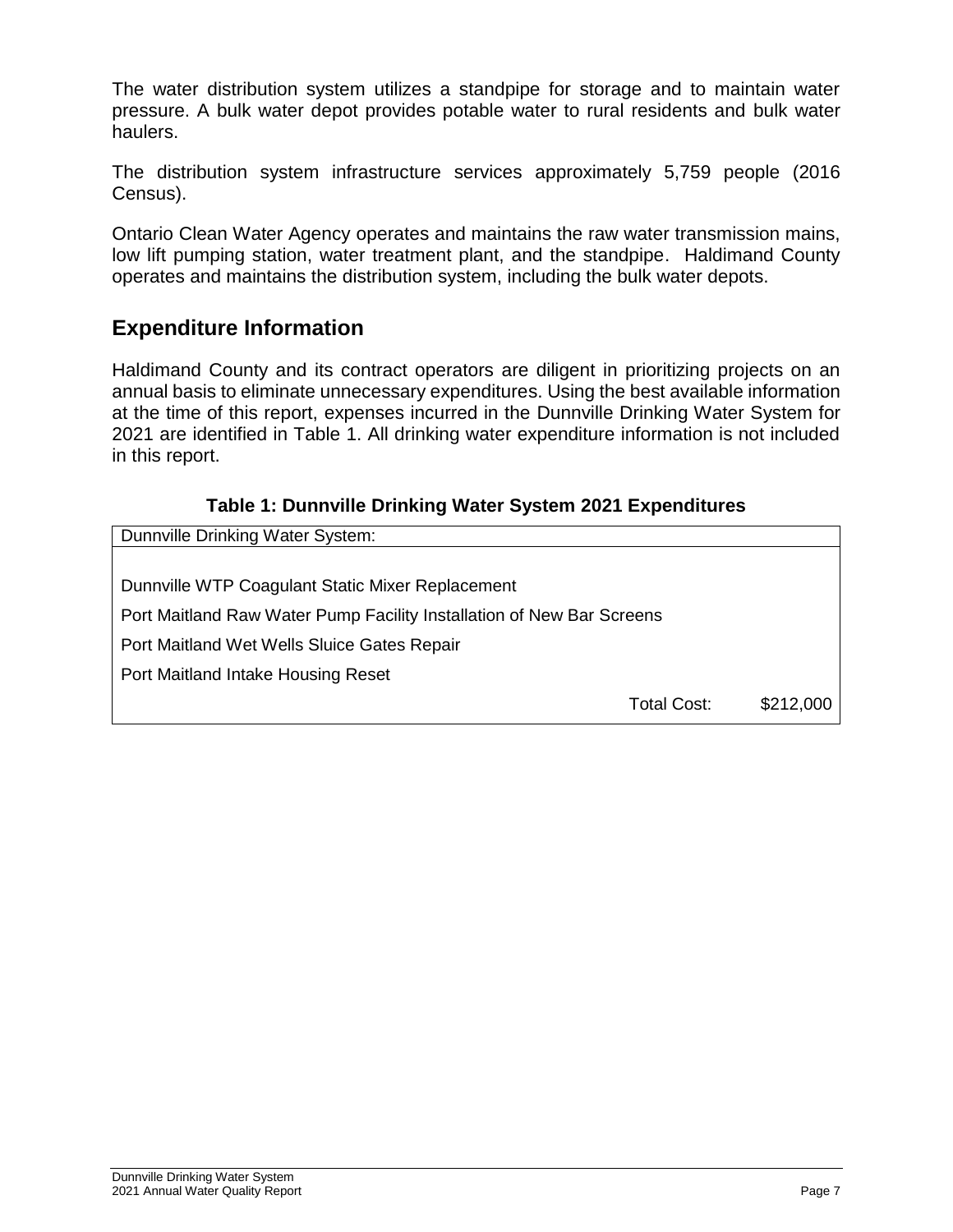#### **Multi-Barrier Approach**

Through the Walkerton Inquiry, Justice O'Connor recommended that drinking water is best protected by taking an approach that uses multiple barriers to prevent contamination from affecting our drinking water. The multi-barrier approach addresses potential threats by ensuring barriers are in place to either eliminate or minimize their impact. This holistic approach recognizes that each barrier may not be able to completely remove a contaminant, but by working together the barriers provide a high-level of protection. Typical barriers include:

- **Source Protection** o *Source Protection Plans*
- **Treatment** o *Treatment and Disinfection Goals*
- **Distribution System** o *Chlorine Residual Maintenance*
- **Monitoring** o *Sampling Programs*
- **Emergency Preparedness** o *Emergency Plans*



Haldimand County has adopted the multi-barrier approach in ensuring safe, reliable drinking water. *Figure* 2 shows how administration, design, maintenance, and operation work together to establish and maintain multi-barrier protection (US EPA, 1998).



*Figure 2:* **Responsibilities for Clean, Safe and Reliable Drinking Water**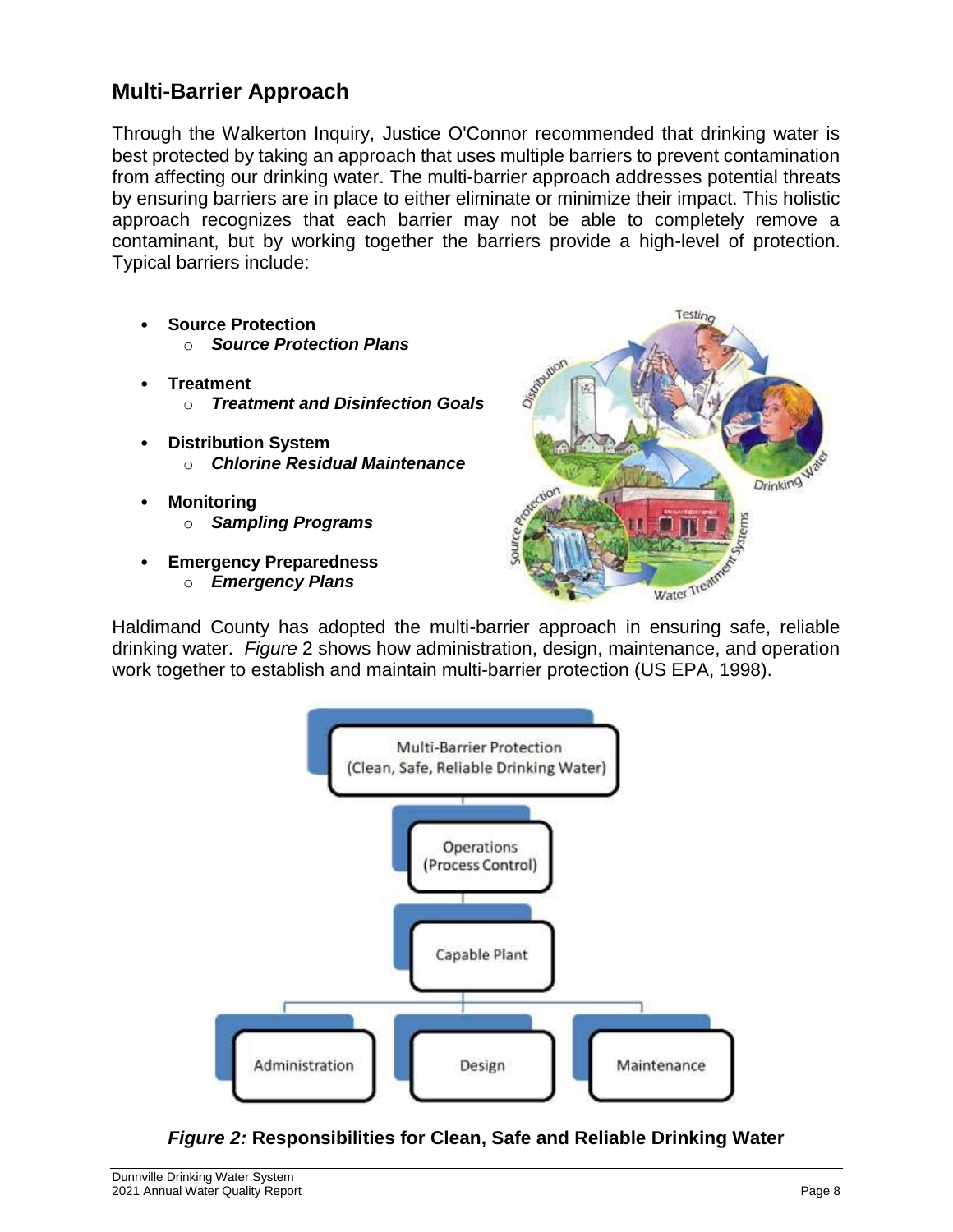A description of the responsibilities in each area is summarized as follows:

- **Administration**: The administrators or managers of a water treatment system are responsible for providing the resources (budget and staff) and policies (hours of staffing, reporting requirements, training and certification requirements, etc.). Funding may also need to be justified and obtained if the design of a system is inadequate or major upgrades are required. Managers establish and maintain emergency response plans and communication procedures to ensure prompt response to unsafe drinking water.
- **Design**: The designer's responsibility is to provide the physical infrastructure (pipes, valves, tanks, meters, etc.) capable of reliably producing and distributing the quality and quantity of water required. The design must provide adequate flexibility and controllability to enable the operator to make appropriate adjustments.
- **Maintenance**: The system must be maintained in good working order with the key equipment functional at all times. Should a key piece of equipment break down then it should be repaired in a timely manner.
- **Operations**: Once a capable system is in place, then it is the operator's responsibility to deliver safe drinking water through monitoring, testing and process control (for example by changing the setting on the dosing pumps). Operators are also responsible for maintaining records (log books, data forms, etc.), which aid in troubleshooting and design of upgrades. A further, and commonly unrecognized responsibility of the operator is to communicate the needs of the facility to administrators for possible action.

## **WATER SAMPLING**

To comply with drinking water legislation, drinking water systems are required to monitor their water quality. Haldimand County has committed to providing safe, reliable drinking water and is diligent in ensuring that sampling and monitoring programs effectively characterize water quality. All samples are taken by certified operators and tests performed by accredited, licensed laboratories.

### **Microbiological Sampling**

Microbial quality is one of the primary indicators for the safety of a drinking water supply. Of all contaminants in drinking water, human and/or animal feces present the greatest danger to public health. Pathogenic or disease causing micro-organisms (including certain protozoa, bacteria or viruses) may be found in untreated water supplies. Bacteriological monitoring and testing is a way to detect and control pathogenic bacteria in treated drinking water supplies. Heterotrophic Plate Count (HPC) samples are monitored to identify potential changes in water quality and are not used as an indicator of adverse human health effects. Table 2 provides a summary of microbiological sampling completed in the Dunnville Drinking Water System during 2021.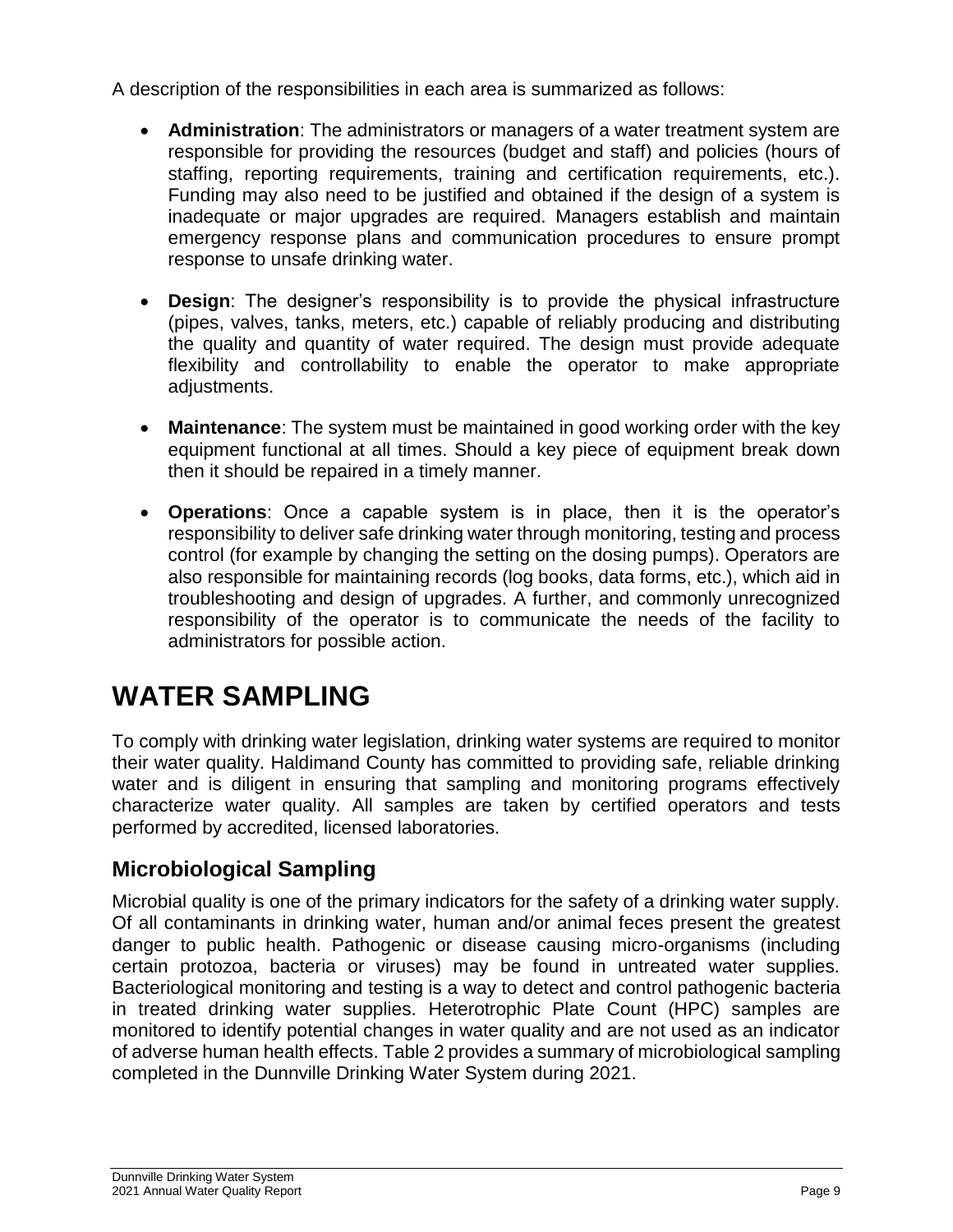|                               | <b>Number</b><br><b>of</b><br><b>Samples</b> | Range of<br>E.coli<br><b>Results</b><br>(cfu/100ml) | Range of<br><b>Total</b><br><b>Coliform</b><br><b>Results</b><br>(cfu/100ml) | <b>Number</b><br>of HPC<br><b>Samples</b> | Range of<br><b>HPC</b><br><b>Results</b><br>(cfu/ml) | <b>Number</b><br>οf<br><b>Background</b><br><b>Samples</b> | Range of<br><b>Background</b><br><b>Results</b><br>(cfu/ml) |
|-------------------------------|----------------------------------------------|-----------------------------------------------------|------------------------------------------------------------------------------|-------------------------------------------|------------------------------------------------------|------------------------------------------------------------|-------------------------------------------------------------|
| Raw - Lake<br>Erie            | 52                                           | $1 - 120$                                           | $1 - 5200$                                                                   | N/A                                       | N/A                                                  | N/A                                                        | N/A                                                         |
| Raw at WTP                    | 52                                           | $1 - 90$                                            | $-5300$                                                                      | N/A                                       | N/A                                                  | N/A                                                        | N/A                                                         |
| Raw - Grand<br><b>River</b>   | 52                                           | $1 - 2300$                                          | $1 - 54000$                                                                  | N/A                                       | N/A                                                  | N/A                                                        | N/A                                                         |
| <b>Treated</b>                | 156                                          | 0                                                   | $\Omega$                                                                     | 156                                       | $0 - 10$                                             | 123                                                        | 0                                                           |
| <b>Distribution</b><br>System | 260                                          | 0                                                   | 0                                                                            | 104                                       | $0 - 10$                                             | 249                                                        | $0 - 48$                                                    |

#### **Table 2: 2021 Dunnville Drinking Water System Microbiological Sampling**

**\***Note: At a minimum, 25% of all drinking water samples must be analyzed for HPC.

## **Operational Sampling**

Operational sampling and monitoring is important in maintaining the integrity of each barrier in the multi-barrier approach. Schedule 7 and 8 of Ontario Regulation 170/03 specify requirements for operational checks that municipalities must follow. Table 3 provides a summary of operational samples taken for the drinking water system. Regulatory requirements were consistently achieved for filtered water turbidity and efforts continue to consistently achieve recommended settled and filter targets. Disinfection regulatory requirements and operational targets were consistently achieved in 2021.

#### **Number of Grab Samples Range of Results Regulatory Requirement Recommended Target Raw Turbidity | 8760 | 5.27-199.94 | N/A | N/A Settled Turbidity | 8760 | 0.13-2.61 | N/A | 2.00 NTU Filter Turbidity** 8760 0.044-0.518 S 0.30 in 95% of all or 0.30 in 95% of all 0.10 NTU<br>monthly readings **Treated Turbidity**  $8760$  **| 0.043-5 | N/A | ≤ 5.00 NTU Free Chlorine High Lift** | 8760 | 0.82 – 1.49 | ≥ 0.05 mg/L | ≥ 0.20 mg/L **Free Chlorine Distribution System** <sup>416</sup> 0.37 - 1.31 ≥ 0.05 mg/L ≥ 0.20 mg/L

#### **Table 3: 2021 Dunnville Drinking Water System Operational Sampling**

**\***Note: 8760 is used for continuous monitoring (24 samples per day \* 365 days/year)

As result of public inquiries, a quarterly treated water hardness sampling program was initiated.

The term hardness was originally applied to waters that were hard to wash in, referring to the soap wasting properties of hard water. Hardness prevents soap from lathering by causing the development of an insoluble curdy precipitate in the water; hardness typically causes the buildup of hardness scale (such as seen in cooking pans). Dissolved calcium and magnesium salts are primarily responsible for most scaling in pipes and water heaters and can cause numerous problems in laundry, kitchen, and bath. Hardness is usually expressed in grains per gallon (or ppm) as calcium carbonate equivalent.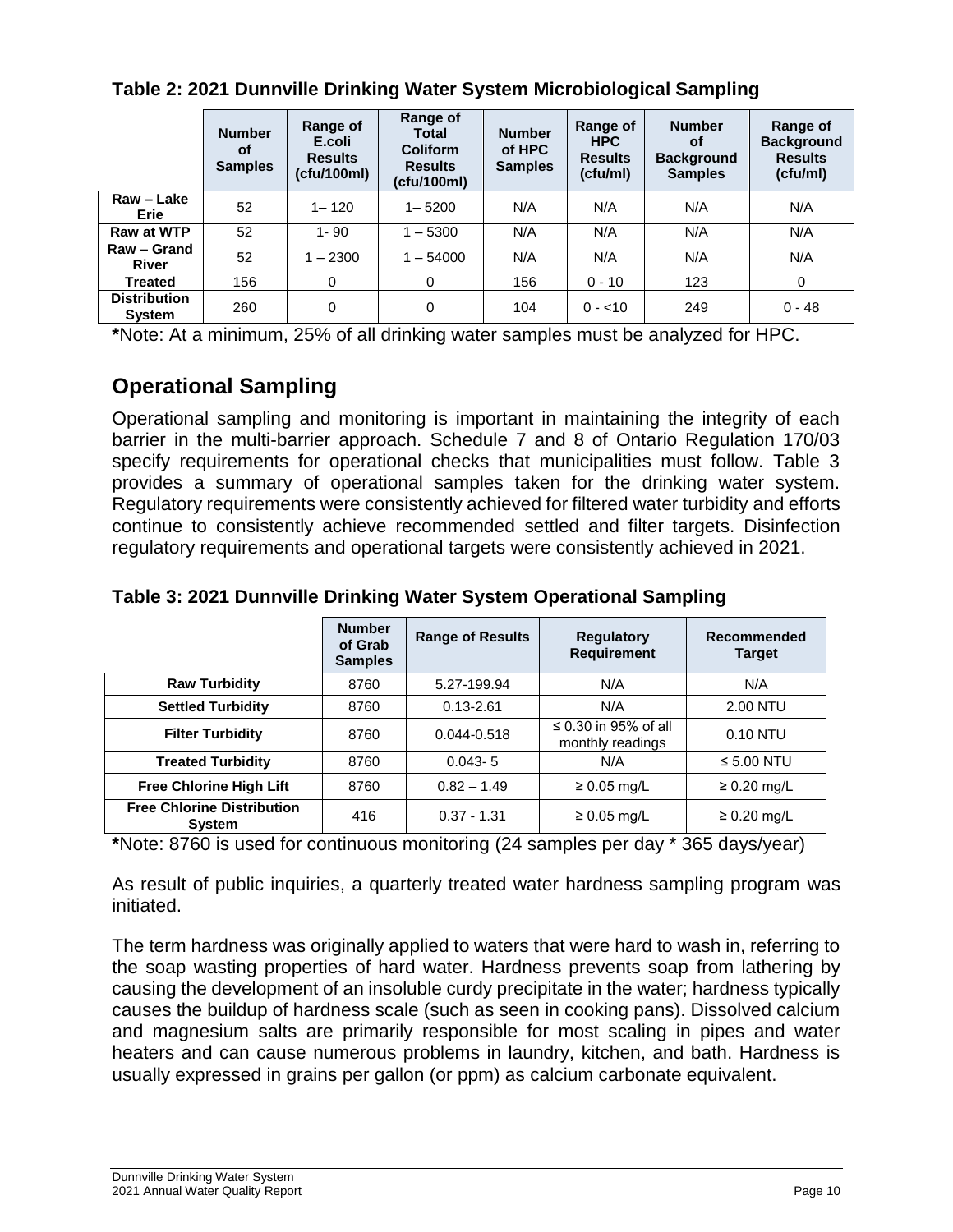The degree of hardness standard as established by the American Society of Agricultural Engineers (S-339) and the Water Quality Association (WQA) is shown in the following table:

| <b>Degree of Hardness</b> | <b>Grains per Gallon</b><br>(gpg) | Ppm (mg/L) |
|---------------------------|-----------------------------------|------------|
| Soft                      | < 1.0                             | < 17.0     |
| <b>Slightly Hard</b>      | $1.0 - 3.5$                       | $17 - 60$  |
| Moderately Hard           | $3.5 - 7.0$                       | $60 - 120$ |
| Hard                      | $7.0 - 10.5$                      | 120 - 180  |
| Very Hard                 | >10.5                             | >180       |

#### **Table 4: Standard Degree of Hardness**

The sample results in Table 5 indicate that the average value for Dunnville is considered to have hard water as taken from the Degree of Hardness Table above.

|  |  | Table 5: 2021 Dunnville Drinking Water System Hardness Sampling |  |  |  |  |  |
|--|--|-----------------------------------------------------------------|--|--|--|--|--|
|--|--|-----------------------------------------------------------------|--|--|--|--|--|

| <b>Parameter</b>                                      | <b>Sample Date</b>  |     |  |  |
|-------------------------------------------------------|---------------------|-----|--|--|
| <b>Total Hardness</b><br>(mg/L as CaCO <sub>3</sub> ) | February 25, 2021   | 144 |  |  |
|                                                       | May 12, 2021        | 116 |  |  |
|                                                       | August 25, 2021     | 144 |  |  |
|                                                       | November 16, 2021   | 126 |  |  |
|                                                       | 2021 Average -----> | 133 |  |  |

## **Lead Sampling**

The community lead testing program is a requirement of O. Reg. 170/03 under the Safe Drinking Water Act, 2002. Haldimand County is exempt from sampling private residences due to having less than 10% of plumbing sample locations exceed the standard for two consecutive periods of reduced sampling. Annual pH and alkalinity samples are taken, as well as distribution system lead samples, every three years. There are no regulatory limits for alkalinity and pH, however Haldimand County sample results are within the operational guidelines provided by the MECP. A summary of 2021 sampling has been provided in Table 6.

**Table 6: 2021 Dunnville Drinking Water System Lead Sampling**

| <b>Location Type</b>             | <b>Number of</b><br><b>Samples</b> | <b>Range of</b><br><b>Results</b><br>$(min) - (max)$ | <b>Number of</b><br><b>Exceedances</b> |
|----------------------------------|------------------------------------|------------------------------------------------------|----------------------------------------|
| <b>Plumbing - Lead</b>           | N/A                                | N/A                                                  | N/A                                    |
| <b>Distribution - Lead</b>       |                                    | $0.10 - 0.19$ µg/L                                   |                                        |
| Distribution - pH                |                                    | $7.01 - 7.45$                                        | N/A                                    |
| <b>Distribution - Alkalinity</b> |                                    | $71 - 83$ mg/L                                       | N/A                                    |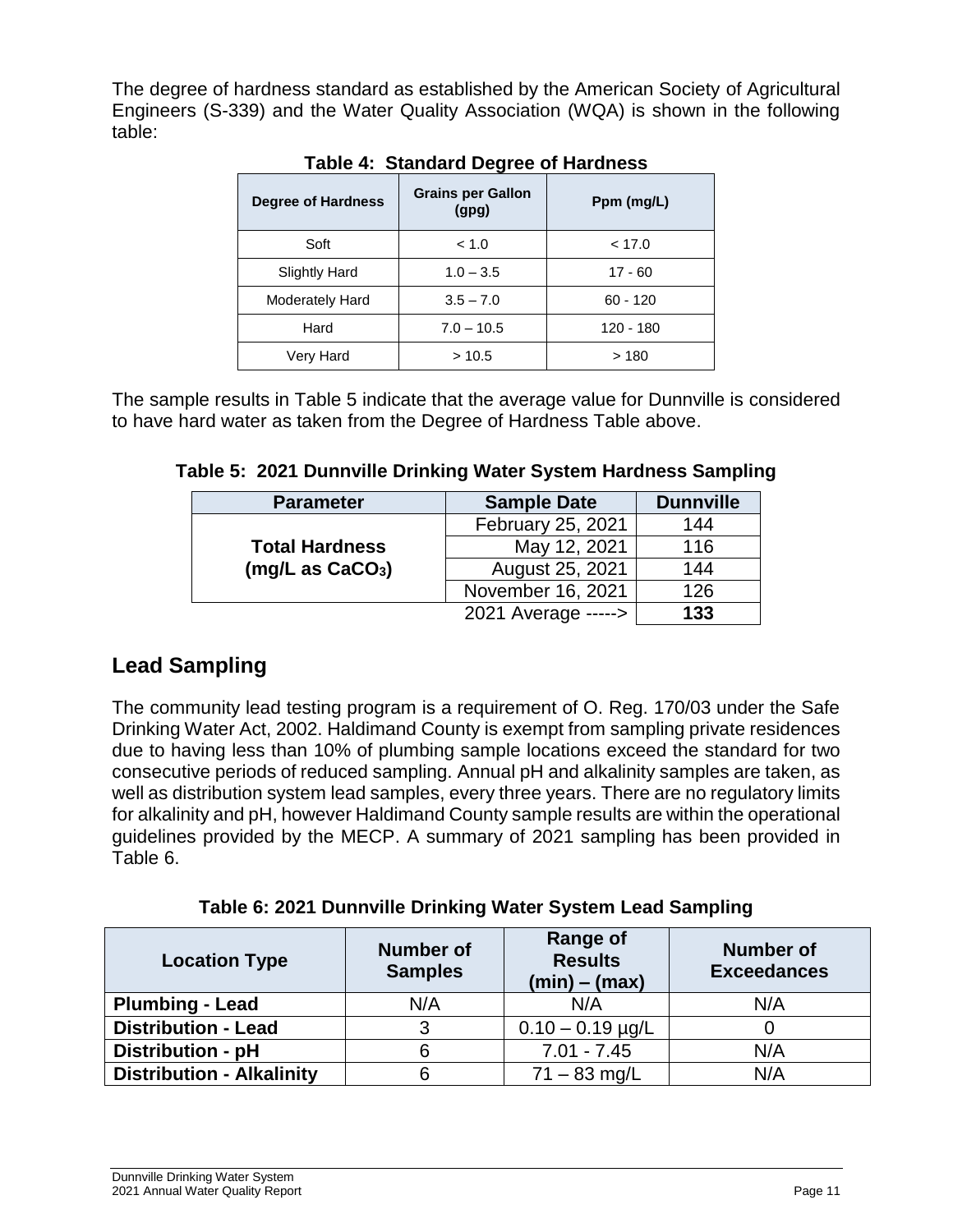## **Organic Sampling**

To protect drinking water from pathogens, a disinfectant (usually chlorine) is added to the drinking water. Disinfectants can react with naturally-occurring materials in the water to form disinfection byproducts (DBP), which may pose health risks.



A challenge for water systems is balancing pathogen control and disinfection byproduct formation. It is important to provide protection from pathogens while minimizing health risks from disinfection byproducts. More information on each byproduct is summarized in Table 7.

Haldimand County sample for haloacetic acids (HAA) and trihalomethanes (THM) at the water treatment plant and in the distribution system where there is an elevated potential for the formation of these byproducts. Although a treatment sample is not required by regulation, the sample is used to monitor byproduct formation within the drinking water system.

| <b>Disinfection</b><br><b>Byproduct</b> | How it is formed?                                                                                                                                               | <b>Health Effects</b>                                                                                                                                                                                                   |  |
|-----------------------------------------|-----------------------------------------------------------------------------------------------------------------------------------------------------------------|-------------------------------------------------------------------------------------------------------------------------------------------------------------------------------------------------------------------------|--|
| Trihalomethanes                         | Trihalomethanes occur when<br>naturally-occurring organic and<br>inorganic materials in the water<br>react with the disinfectants,<br>chlorine and chloramine.  | Some people who drink water<br>containing total trihalomethanes<br>in excess of the MCL over many<br>years could experience liver,<br>kidney, or central nervous system<br>problems and an increased risk of<br>cancer. |  |
| <b>Haloacetic Acids</b>                 | Haloacetic acids occur when<br>naturally-occurring organic and<br>inorganic materials in the water<br>react with the disinfectants,<br>chlorine and chloramine. | Some people who drink water<br>containing haloacetic acids in<br>excess of the MCL over many<br>years may have an increased risk<br>of getting cancer.                                                                  |  |

Regulatory reporting is based on a running annual average of quarterly sample results. The calculated THM and HAA averages were below the maximum allowable concentrations (MAC) permitted by the MECP. Table 8 provides a summary of 2021 disinfection byproduct sampling.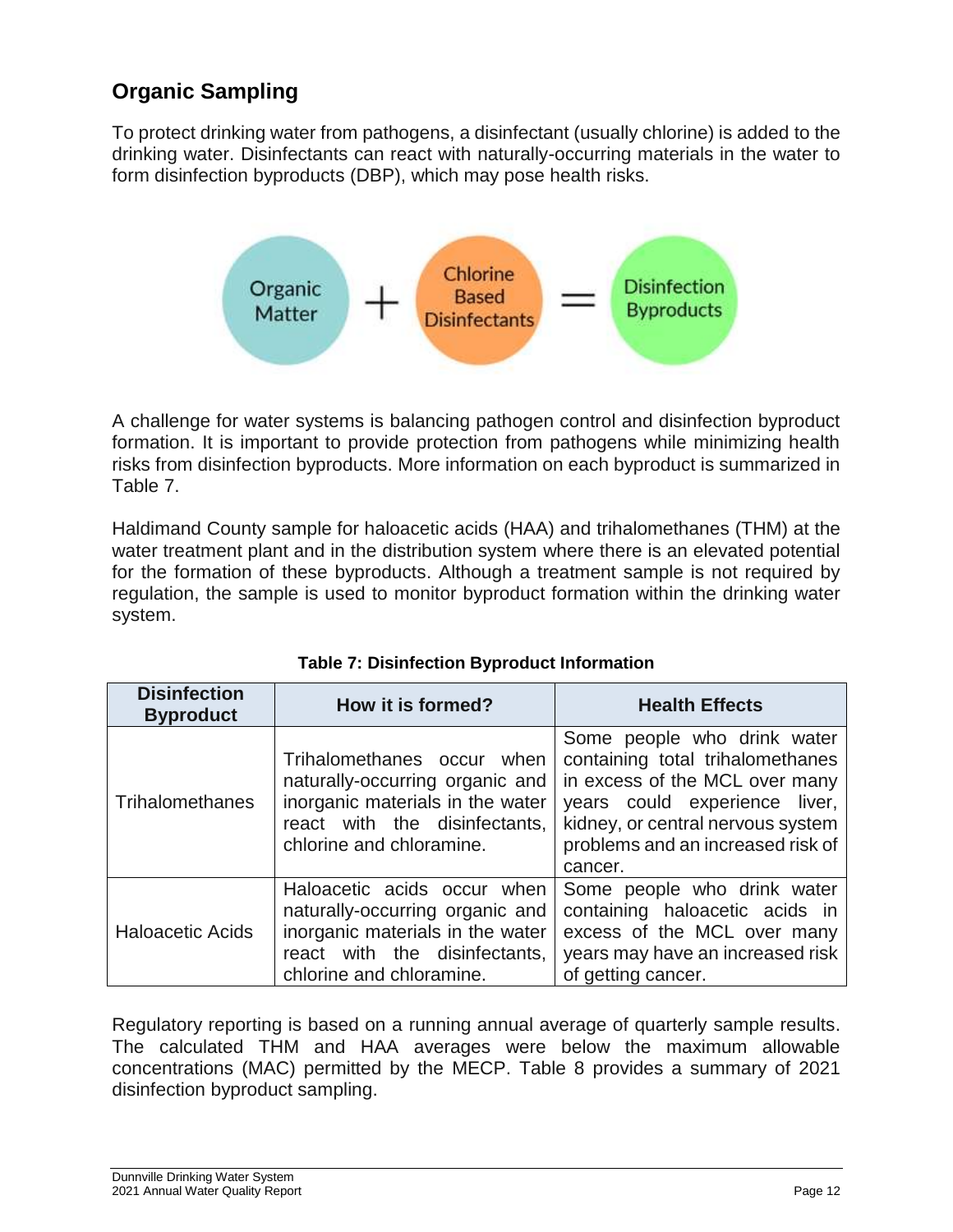| <b>Parameter</b>                                                   | <b>Sample Date</b>                                                        | <b>Sample</b><br><b>Results</b><br>(ug/L) | <b>Annual</b><br>Average<br>(ug/L) | <b>Regulatory</b><br><b>MAC</b><br>(ug/L) | <b>Exceedance</b> |
|--------------------------------------------------------------------|---------------------------------------------------------------------------|-------------------------------------------|------------------------------------|-------------------------------------------|-------------------|
| <b>Haloacetic Acids</b><br>Dunnville WTP                           | February 25, 2021<br>May 12, 2021<br>August 25, 2021<br>November 16, 2021 | 5.3<br>5.3<br>5.3<br>5.5                  | 5.35                               | 80                                        | N <sub>o</sub>    |
| <b>Haloacetic Acids</b><br><b>Dunnville</b><br><b>Distribution</b> | February 25, 2021<br>May 12, 2021<br>August 19, 2021<br>November 16, 2021 | 5.3<br>5.9<br>18.4<br>12.2                | 10.45                              | 80                                        | N <sub>o</sub>    |
| <b>Trihalomethanes</b><br>Dunnville WTP                            | February 16, 2021<br>May 17, 2021<br>August 16, 2021<br>November 16, 2021 | 8.1<br>9.9<br>20<br>21                    | 14.75                              | 100                                       | <b>No</b>         |
| <b>Trihalomethanes</b><br><b>Dunnville</b><br><b>Distribution</b>  | February 25, 2021<br>May 12, 2021<br>August 25, 2021<br>November 16, 2021 | 15<br>22<br>35<br>40                      | 28                                 | 100                                       | <b>No</b>         |

**Table 8: 2021 Dunnville Drinking Water System DBP Sampling**

Additional sample results for organic and inorganic parameters can be found in the appendices.

## **WATER USE**

## **Raw Water**

The Dunnville Drinking Water System's raw water source is Lake Erie. A Permit to Take Water (PTTW) specifies the maximum volume of raw water that can be taken from the water source and conveys MECP site-specific regulatory requirements. When comparing the 2021 maximum raw water flow and the permit limits (*Figure* 3), 77.2% of Haldimand County's raw water allotment was available for use.



*Figure 3***: Dunnville Permit to Take Water (PTTW) Flow Comparisons**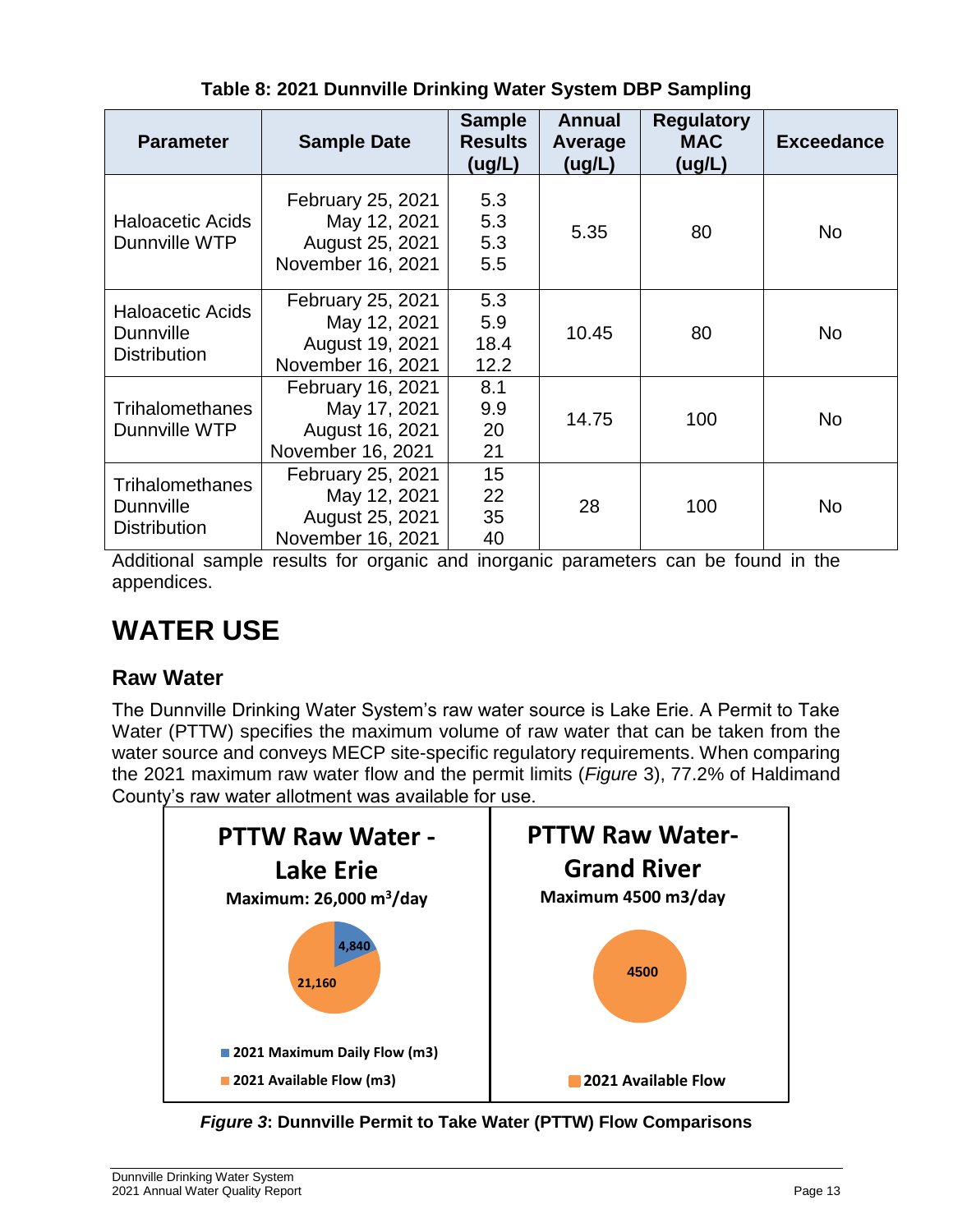### **Potable Water**

As required by Schedule 22 of Ontario Regulation 170/03, Table 9, Table 10 and *Figure* 3 are intended to provide a summary of potable water supplied by the Dunnville Drinking Water System in 2021.

| <b>System</b>                                              | <b>Month</b>     | <b>Monthly Total</b><br>m <sup>3</sup> | <b>Daily Average</b><br>m <sup>3</sup> | <b>Maximum Day</b><br>m <sup>3</sup> | <b>Maximum Daily</b><br><b>Flow Rate</b><br>L/s |
|------------------------------------------------------------|------------------|----------------------------------------|----------------------------------------|--------------------------------------|-------------------------------------------------|
|                                                            | January          | 84,772                                 | 2734                                   | 3613                                 | 96                                              |
|                                                            | <b>February</b>  | 84956                                  | 3034                                   | 3808                                 | 174                                             |
|                                                            | March            | 94783                                  | 3057                                   | 4017                                 | 107                                             |
|                                                            | April            | 86678                                  | 2889                                   | 3862                                 | 105                                             |
|                                                            | May              | 108130                                 | 3488                                   | 4990                                 | 104                                             |
| <b>Dunnville</b><br><b>Drinking Water</b><br><b>System</b> | June             | 110406                                 | 3680                                   | 5053                                 | 113                                             |
|                                                            | July             | 92432                                  | 2981                                   | 4367                                 | 111                                             |
|                                                            | <b>August</b>    | 104777                                 | 3379                                   | 4793                                 | 104                                             |
|                                                            | <b>September</b> | 89906                                  | 2996                                   | 4063                                 | 128                                             |
|                                                            | October          | 80785                                  | 2605                                   | 3241                                 | 103                                             |
|                                                            | <b>November</b>  | 77238                                  | 2574                                   | 3542                                 | 113                                             |
|                                                            | <b>December</b>  | 82824                                  | 2671                                   | 3556                                 | 108                                             |

**Table 9: 2021 Dunnville Monthly Potable Water Flow Data**

*Figure* 4 compares the monthly flows over the last five years at the Dunnville Water Treatment Plant. When comparing the average monthly flows for 2020 and 2021, there was a 1.7% increase in potable water supplied to the distribution system.



**Comparison**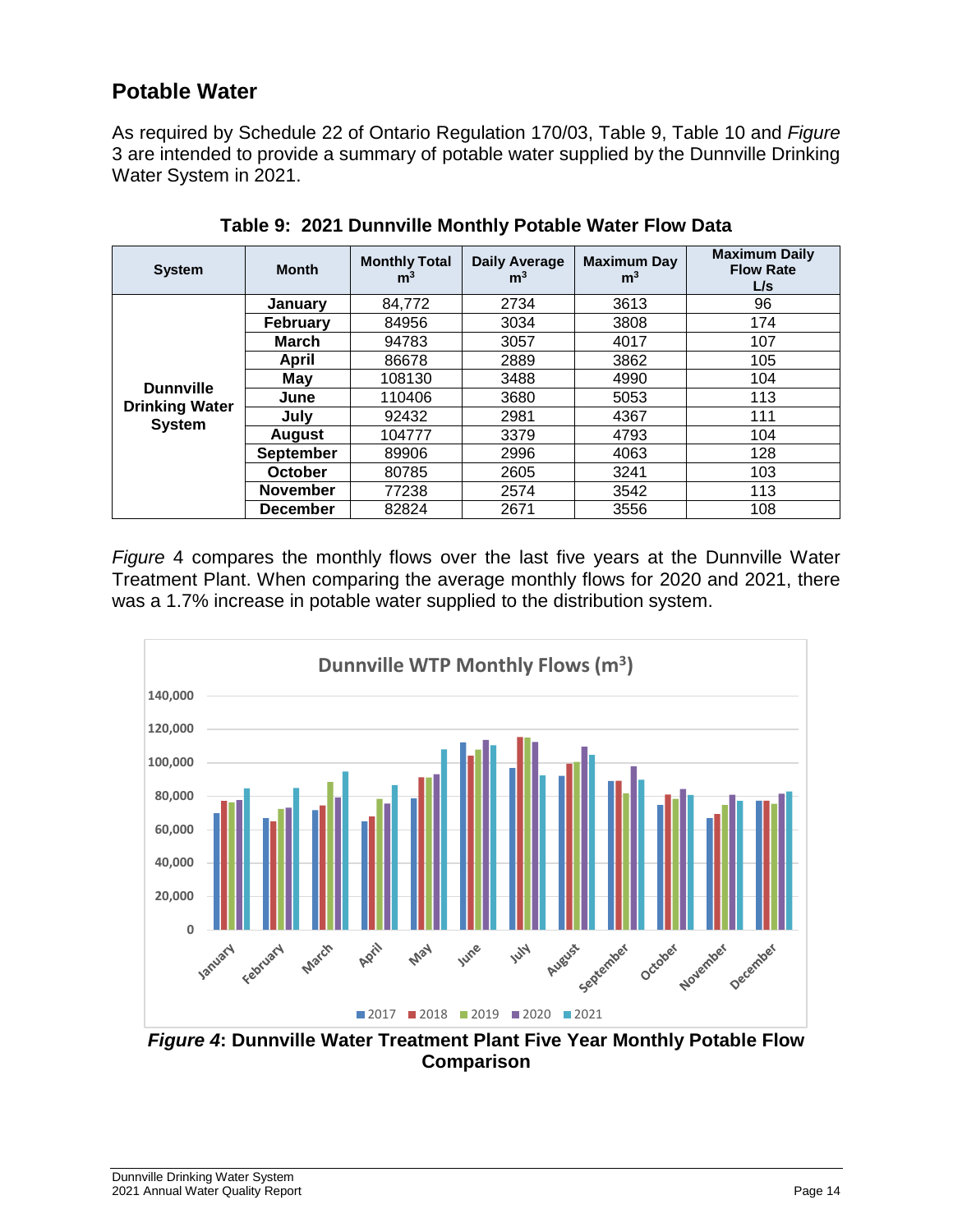According to the Dunnville Water Treatment Plant's Engineer's Report, the facility has a rated capacity of 14,500 cubic metres per day. When compared against the maximum daily flow for 2021, the Dunnville Water Treatment Plant is operating at approximately 34.8% of design capacity, however this calculation does not take into account any operational and infrastructure limitations.

| <b>System and Municipal</b><br><b>Drinking Water</b><br>License | <b>Rated Capacity</b> | <b>Maximum Daily</b><br><b>Flow</b><br>(m <sup>3</sup> /day) | <b>Percentage of</b><br><b>Capacity</b> |
|-----------------------------------------------------------------|-----------------------|--------------------------------------------------------------|-----------------------------------------|
| <b>Dunnville</b><br>066-101                                     | 14,500 $m^3$ /day     | 5,053 $m^3$ /day                                             | 34.8%                                   |

**Table 10: Comparison of Rated Capacity and 2021 Maximum Flow Rate**

To ensure the water treatment facility is capable of meeting current and projected demands, Haldimand County staff annually review plant capability and performance and update development allocation accordingly.

# **REGULATORY COMPLIANCE**

## **Adverse Water Quality Incidents**

Regulatory compliance requires reporting adverse water quality incidents to the Ministry of Health (MOH) and the Ministry of the Environment, Conservation and Parks (MECP). In all instances, corrective action is initiated to resolve the issue. Over the 2021 period there were no adverse water quality incidents to report.

## **Annual Drinking Water Inspection**

The MECP annually confirms compliance with drinking water legislation by conducting inspections on drinking water systems. All aspects of the drinking water system are reviewed, including treatment equipment, disinfection, training records, and operational data required under the Safe Drinking Water Act, Ontario Regulations 170/03, 169/03 and 128/04. These inspections provide Haldimand County and OCWA an opportunity to review best management practices and work towards continually improving the operation and management of the drinking water systems. Any issues of regulatory non-compliance are identified and corrective actions issued.

The findings for the 2021 annual drinking water system inspection is included in this report. Below is a summary of the key findings for the inspection:

## **Dunnville Drinking Water System – DWS# 220003555**

There were no non-compliance items identified during the 2021 inspection period. The County received a 100% inspection rating from the MECP.

Haldimand County continues to work closely with regulatory bodies to ensure a continued supply of safe, reliable drinking water to its users. All recommendations have been addressed and communicated to the MECP.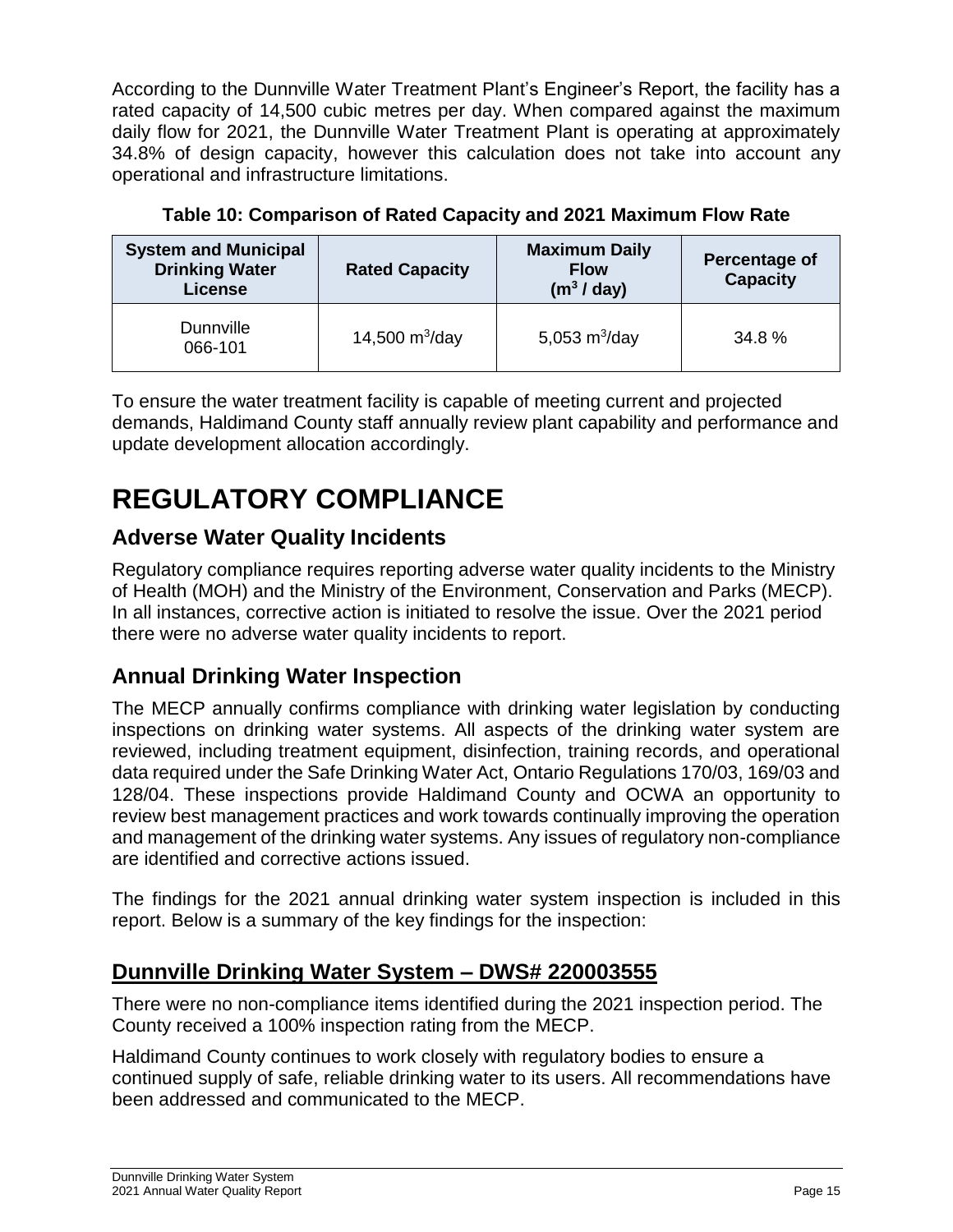# **REPORT AVAILABILITY**

This report can be viewed online at:

<https://www.haldimandcounty.ca/drinking-water/>

Reports can also be obtained upon request at the Haldimand County Administration Building:



**Cayuga Administration Building** 53 Thorburn St. Cayuga, ON N0A 1E0

For more information on report content, please contact the Haldimand County Environmental Operations Division at:

Email: [wwwops@haldimandcounty.on.ca](mailto:wwwops@haldimandcounty.on.ca)

Telephone: 905-318-5932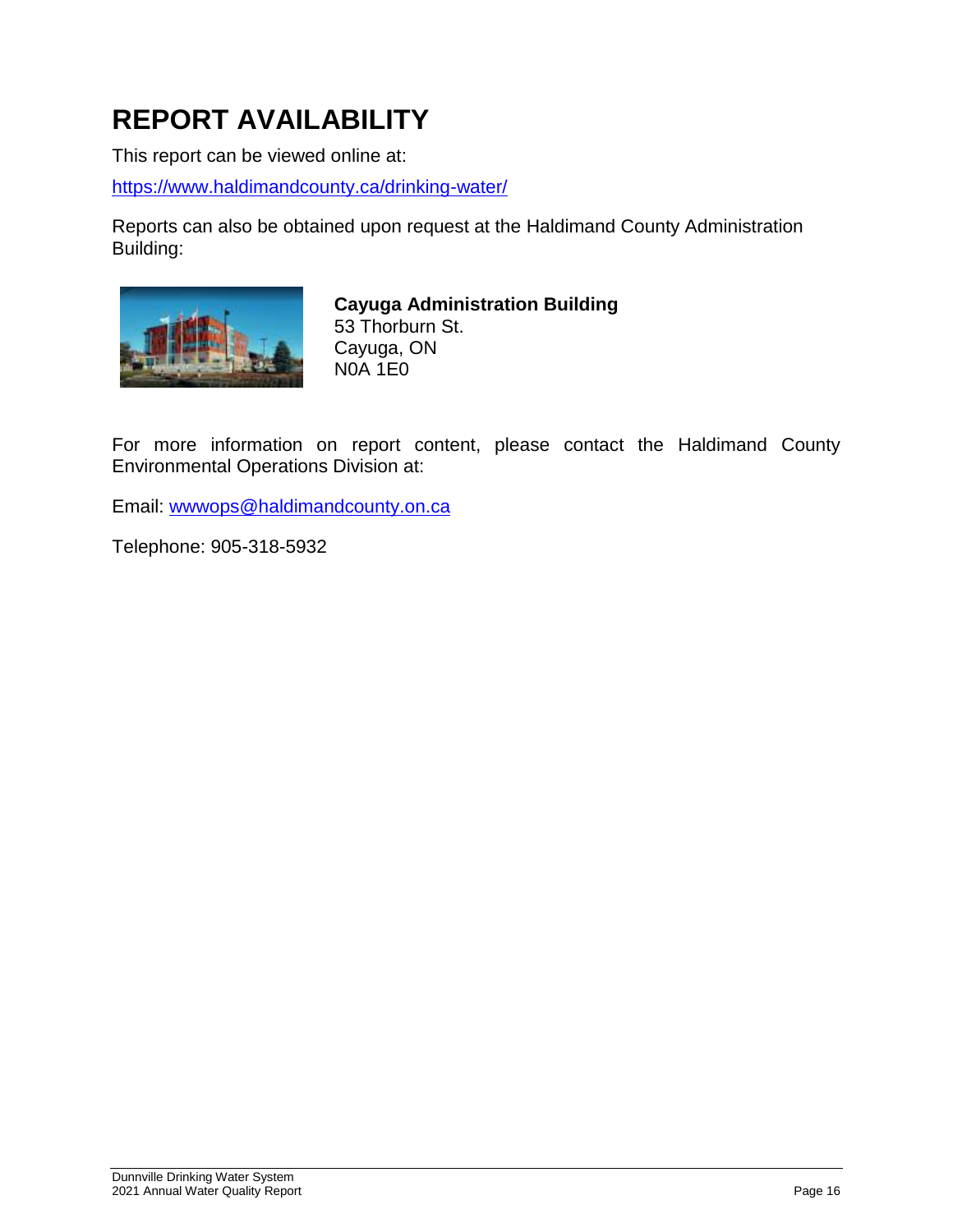# **Appendix A**

## **Inorganic and Organic Sample Results**

## **Inorganic Parameters:**

| <b>Parameter</b> | <b>Sample Date</b>                                                      | <b>Result</b><br><b>Value</b>  | <b>Unit of</b><br><b>Measure</b> | <b>Exceedance</b> |
|------------------|-------------------------------------------------------------------------|--------------------------------|----------------------------------|-------------------|
| Antimony         | March 1, 2021                                                           | <b>ND</b>                      | ug/L                             | <b>No</b>         |
| Arsenic          | March 1, 2021                                                           | 0.3                            | ug/L                             | <b>No</b>         |
| <b>Barium</b>    | March 1, 2021                                                           | 19.3                           | ug/L                             | <b>No</b>         |
| <b>Boron</b>     | March 1, 2021                                                           | 17                             | ug/L                             | <b>No</b>         |
| Cadmium          | March 1, 2021                                                           | 0.008                          | ug/L                             | <b>No</b>         |
| Chromium         | March 1, 2021                                                           | 0.27                           | ug/L                             | No.               |
| <b>Mercury</b>   | March 1, 2021                                                           | <b>ND</b>                      | mg/L                             | <b>No</b>         |
| <b>Nitrite</b>   | February 1,2021<br>May 3,2021<br><b>August 2,201</b><br>November 1,2021 | <b>ND</b>                      | mg/L                             | <b>No</b>         |
| <b>Nitrate</b>   | February 1,2021<br>May 3,2021<br>August 2,201<br>November 1,2021        | 0.264<br>0.234<br>0.215<br>0.4 | mg/L                             | <b>No</b>         |
| Selenium         | March 1, 2021                                                           | 0.12                           | ug/L                             | <b>No</b>         |
| Uranium          | March 1, 2021                                                           | 0.016                          | ug/L                             | <b>No</b>         |

ND = Not Detectable (below detection limit)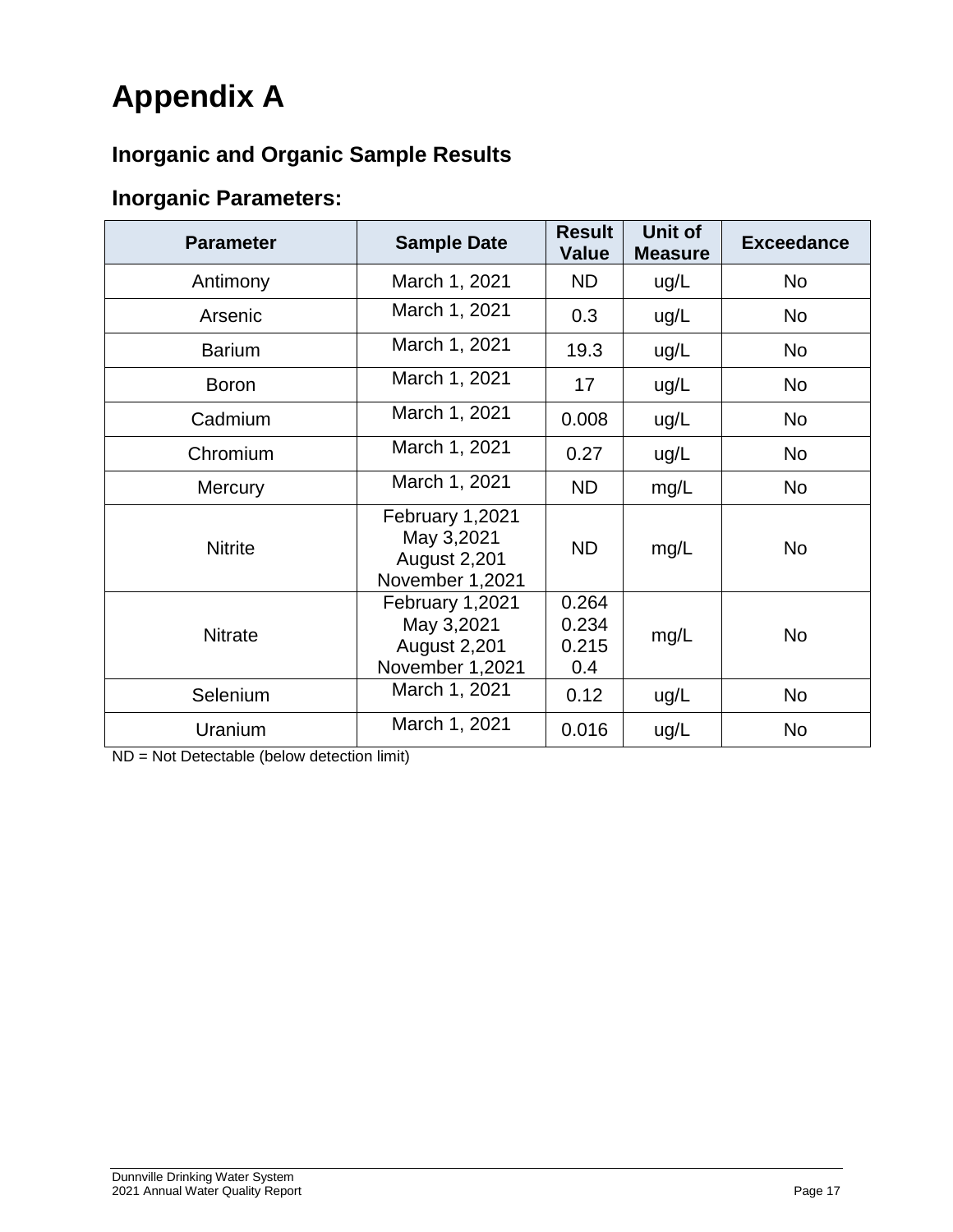## **Organic Parameters:**

| <b>Parameter</b>                              | <b>Sample Date</b> | <b>Result</b>   | Unit of        | <b>Exceedance</b>      |  |
|-----------------------------------------------|--------------------|-----------------|----------------|------------------------|--|
|                                               |                    | <b>Value</b>    | <b>Measure</b> |                        |  |
| Alachlor                                      | March 1, 2021      | ND              | ug/L           | No                     |  |
| Atrazine + Metabolites                        | March 1, 2021      | $\overline{ND}$ | ug/L           | $\overline{No}$        |  |
| Azinphos-methyl                               | March 1, 2021      | ND              | ug/L           | $\overline{N}$         |  |
| <b>Benzene</b>                                | March 1, 2021      | <b>ND</b>       | ug/L           | <b>No</b>              |  |
| Benzo(a)pyrene                                | March 1, 2021      | $\overline{ND}$ | ug/L           | $\overline{\text{No}}$ |  |
| Bromoxynil                                    | March 1, 2021      | ND              | ug/L           | $\overline{No}$        |  |
| Carbaryl                                      | March 1, 2021      | $\overline{ND}$ | ug/L           | $\overline{N}$         |  |
| Carbofuran                                    | March 1, 2021      | ND              | ug/L           | $\overline{N}$         |  |
| <b>Carbon Tetrachloride</b>                   | March 1, 2021      | $\overline{ND}$ | ug/L           | $\overline{N}$         |  |
| Chlorpyrifos                                  | March 1, 2021      | $\overline{ND}$ | ug/L           | $\overline{N}$         |  |
| Diazinon                                      | March 1, 2021      | ND              | ug/L           | $\overline{N}$         |  |
| Dicamba                                       | March 1, 2021      | $\overline{ND}$ | ug/L           | $\overline{N}$         |  |
| 1,2-Dichlorobenzene                           | March 1, 2021      | ND              | ug/L           | $\overline{N}$         |  |
| 1,4- Dichlorobenzene                          | March 1, 2021      | $\overline{ND}$ | ug/L           | $\overline{N}$         |  |
| 1,2- Dichloroethane                           | March 1, 2021      | ND              | ug/L           | $\overline{N}$         |  |
| 1,1- Dichloroethylene                         | March 1, 2021      | ND              | ug/L           | $\overline{N}$         |  |
| Dichloromethane<br>(Methylene Chloride)       | March 1, 2021      | <b>ND</b>       | ug/L           | No                     |  |
| 2,4- Dichlorophenol                           | March 1, 2021      | $\overline{ND}$ | ug/L           | <b>No</b>              |  |
| 2,4- Dichlorophenoxy acetic acid<br>$(2,4-D)$ | March 1, 2021      | <b>ND</b>       | ug/L           | No                     |  |
| Diclofop-methyl                               | March 1, 2021      | <b>ND</b>       | ug/L           | No                     |  |
| Dimethoate                                    | March 1, 2021      | ND              | ug/L           | $\overline{N}$         |  |
| Diquat                                        | March 1, 2021      | $\overline{ND}$ | ug/L           | $\overline{N}$         |  |
| Diuron                                        | March 1, 2021      | ND              | ug/L           | No                     |  |
| Glyphosate                                    | March 1, 2021      | ND              | ug/L           | $\overline{N}$         |  |
| <b>Malathion</b>                              | March 1, 2021      | ND              | ug/L           | $\overline{N}$         |  |
| <b>MCPA</b>                                   | March 1, 2021      | ND              | ug/L           | $\overline{N}$         |  |
| Metolachlor                                   | March 1, 2021      | $\overline{ND}$ | ug/L           | $\overline{N}$         |  |
| Metribuzin                                    | March 1, 2021      | $\overline{ND}$ | ug/L           | $\overline{\text{No}}$ |  |
| Monochlorobenzene                             | March 1, 2021      | <b>ND</b>       | ug/L           | No                     |  |
| (Chlorobenzene)                               |                    |                 |                |                        |  |
| Paraquat                                      | March 1, 2021      | ND              | ug/L           | $\overline{N}$         |  |
| Pentachlorophenol                             | March 1, 2021      | <b>ND</b>       | ug/L           | No                     |  |
| Phorate                                       | March 1, 2021      | $\overline{ND}$ | ug/L           | $\overline{No}$        |  |
| Picloram                                      | March 1, 2021      | <b>ND</b>       | ug/L           | No                     |  |
| Prometryne                                    | March 1, 2021      | <b>ND</b>       | ug/L           | $\overline{N}$         |  |
| Simazine                                      | March 1, 2021      | ND              | ug/L           | $\overline{N}$         |  |
| Terbufos                                      | March 1, 2021      | <b>ND</b>       | ug/L           | $\overline{N}$         |  |
| Tetrachloroethylene                           | March 1, 2021      | ND              | ug/L           | $\overline{N}$         |  |
| 2,3,4,6- Tetrachlorophenol                    | March 1, 2021      | $\overline{ND}$ | ug/L           | $\overline{N}$         |  |
| <b>Total PCBs</b>                             | March 1, 2021      | ND              | ug/L           | $\overline{N}$         |  |
| Triallate                                     | March 1, 2021      | ND              | ug/L           | $\overline{N}$         |  |
| Trichloroethylene                             | March 1, 2021      | <b>ND</b>       | ug/L           | No                     |  |
| $2,4,6$ - Trichlorophenol                     | March 1, 2021      | <b>ND</b>       | ug/L           | No                     |  |
| Trifluralin                                   | March 1, 2021      | <b>ND</b>       | ug/L           | No                     |  |
| <b>Vinyl Chloride</b>                         | March 1, 2021      | <b>ND</b>       | Ug/L           | No                     |  |

ND = Not Detectable

<sup>1</sup> Final quarterly Benzo(a)pyrene adverse resample required through Regulation 170 Schedule 24.